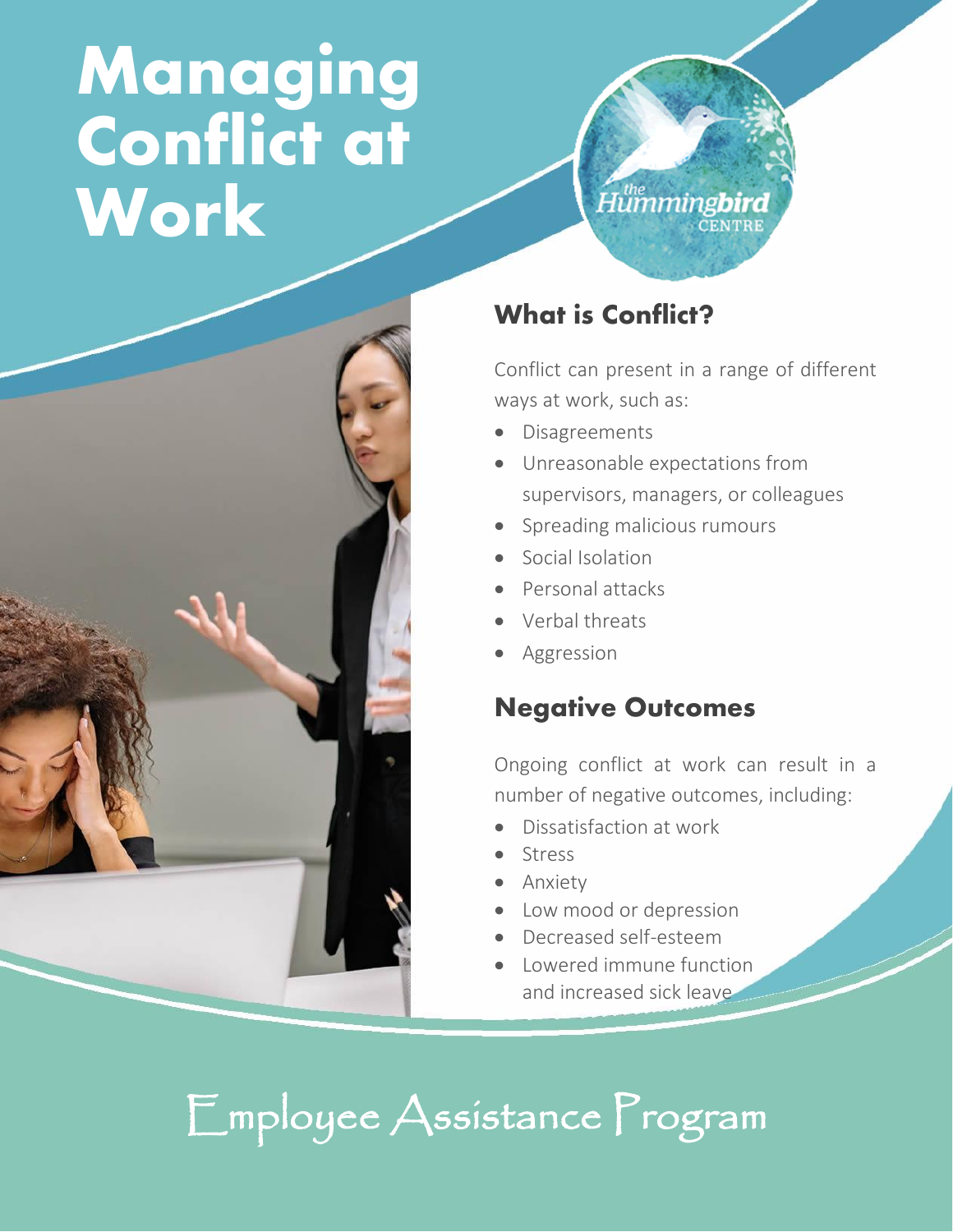#### Negative Outcomes cont.

- Other emotions such as anger or frustration, shame, fear, humiliation, and sadness
- Toxic work culture or an unsafe work environment
- Increased staff turnover (people leaving their jobs)
- Negative influences and emotions spilling over into an employee's personal life

### Addressing Conflict in the Workplace

- 1. Address the conflict as soon as possible
- 2. Evaluate the conflict, for example:
	- a. Who is involved?
	- b. What is it about?
	- c. Is it likely that it can be simply and easily addressed with a calm, professional conversation with the other person(s) involved?



Humming**bird** 

**CENTRE** 

### Employee Assistance Program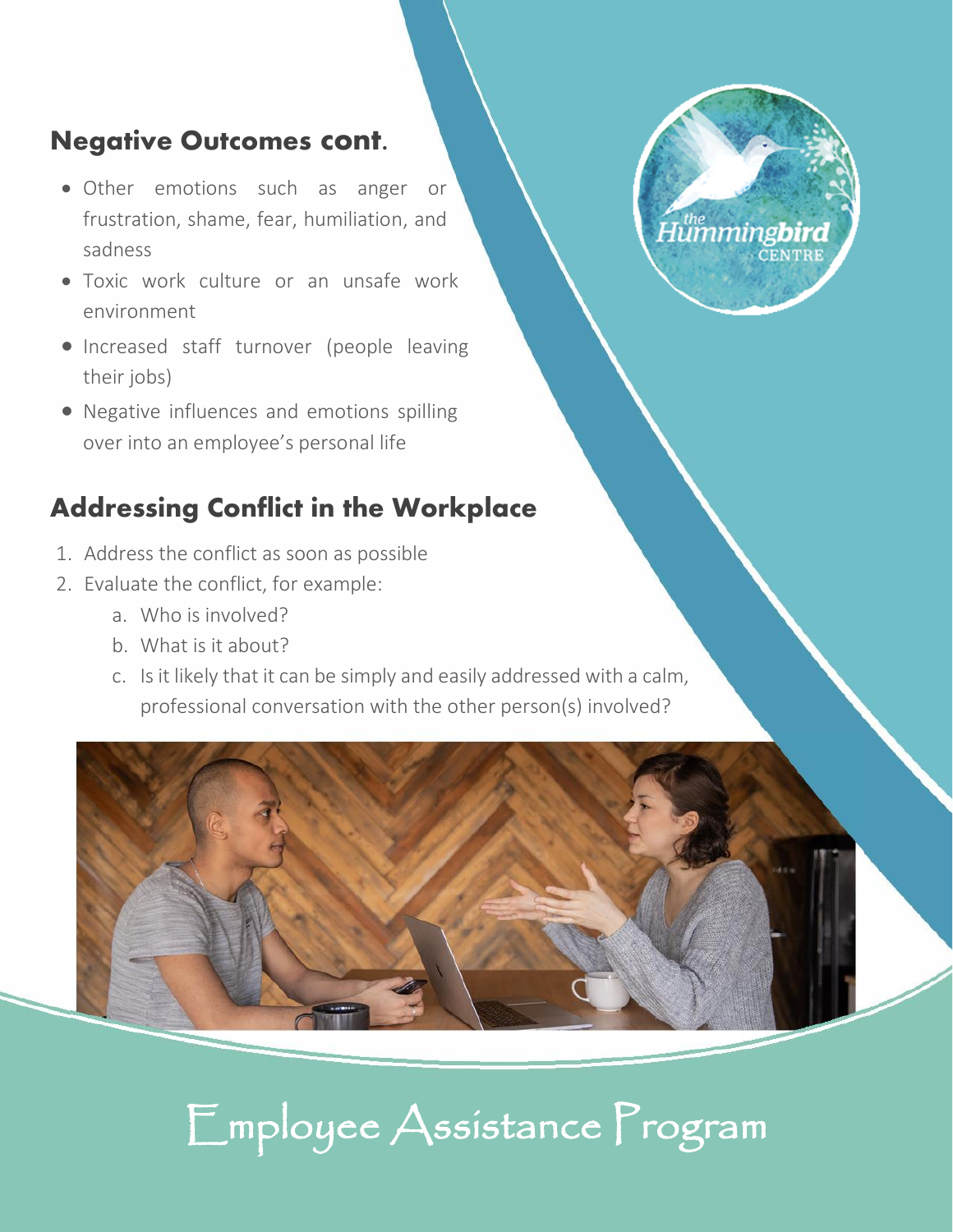

### Addressing Conflict cont.

- 3. Explore your options for addressing the conflict:
	- Who should be involved in resolving the conflict? (It is usually appropriate to calmly try to raise and address the issue with the person involved directly, initially). Does an individual, a manager and/or Human Resources (HR) need to be involved?
	- Are there work processes, procedures or policies that outline how to deal with conflict? Is it an organisational issue that can be resolved by identifying and referring to the organisation's policies and procedures, or referring to appropriate legislation (e.g. mediation, IT policies, Code of Conduct, Workplace Health & Safety)?
	- Do you need to document or outline the issues or collect data to assist in clarifying and resolving an issue or disagreement?
- 4. Document the process of addressing the conflict, especially if it is not resolved in the first instance – who was involved, what happened and when, what was the outcome or plan?

## Employee Assistance Program